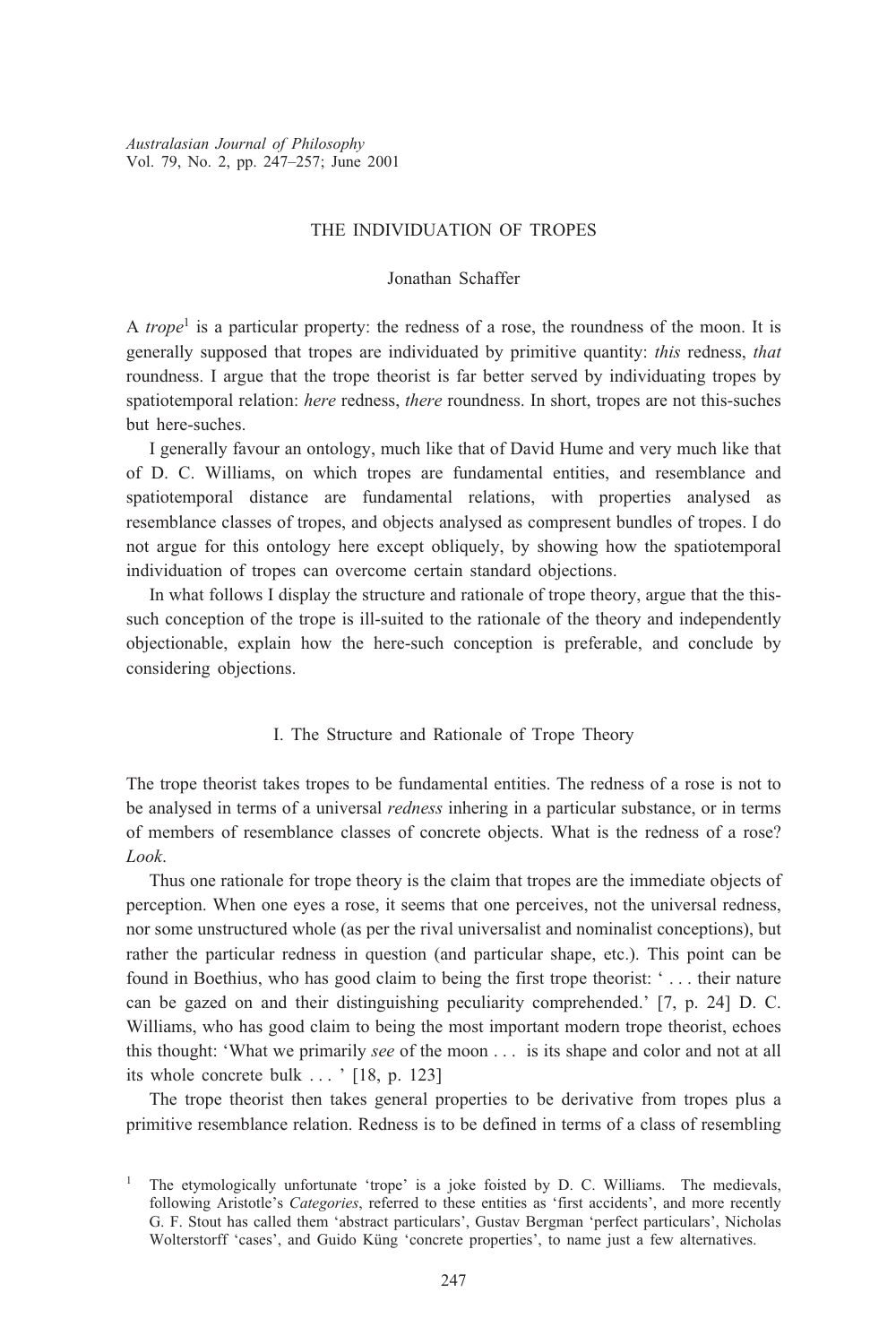tropes. Thus a second rationale for trope theory is that it provides an account of properties without recourse to universals, whose repeatability is problematic ('scandalous', according to Keith Campbell). The trope theorist forswears entities that may be said to be simultaneously a mile away from themselves (even in a Euclidean spacetime), without denying that objects have any structure as per nominalism.

The trope theorist then takes objects to be derived entities, from tropes plus a primitive compresence relation.<sup>2</sup> The rose is defined as a bundle of compresent colour, shape, mass, and whatnot. Thus a third rationale for trope theory is that it avoids substrates (Locke's 'something we know not what') while being able to differentiate qualitatively indiscernible nonidenticals on the basis of difference in individual trope. (Stout [16, pp. 156–8], also Campbell [8, pp. 131–3].)

Finally, the trope theorist typically identifies events (the relata of causation) with tropes. Thus when the bullet causes a death, it will be said to be the particular shape and velocity of the bullet, and not pointedness and rapidity in general, that are causally related to the particular qualities of the death. Tropes are the levers of the world. This view can be found in Albert the Great: 'The causes and principles and elements of things, . . . are things particularly constituent and certain particulars.' [1, p. 49] Williams [18, p. 172], Campbell [8, pp. 128–30] and Douglas Ehring [11, pp. 71–90] have also defended this view.

The various rationales for trope theory are each problematic (though I think ultimately correct), and I make no attempt to defend them here. Rather my purpose in this section is merely to display these rationales, since I am concerned in what follows to show just how much better the here-such conception of the trope fits these rationales than does the thissuch conception. Here-such is the thematic conception of the trope.

# II. Individuating Tropes

What are the principles of individuation for tropes? The standard view is that tropes are individuated by primitive quantity. This view is found in such eminent defenders of trope theory as Stout, who simply labels tropes 'numerically distinct' [16, p. 178], Williams, who speaks of the trope as '*this* redness, *this* roundness' [18, p. 123],<sup>3</sup> and Campbell, who once advocated spatiotemporal individuation but (for reasons to be considered later) has retreated to the primitive quantity view. [9, p. 69] This view is also implicit in such eminent critics of trope theory as Armstrong, who worries that trope theory countenances the seemingly empty possibility that *this* redness could be swapped with *that* redness. [3, pp. 131–2]

The standard quantitative individuation principle  $(QI)$  can be stated as: *x* and *y* are distinct tropes iff they are primitively quantitatively distinct.

<sup>&</sup>lt;sup>2</sup> This is what John Bacon calls 'classic trope theory'  $[5, p. 2]$ . There is an alternative view, found in C. B. Martin [13] and endorsed as the best version of trope theory by D. M. Armstrong [3, p. 116], on which substrates are also accepted as fundamental entities, with objects understood to be bundles of tropes co-inhering in the same substrate.

<sup>3</sup> Campbell recounts a conversation in which Williams 'was inclined to hold that *being a particular* was a basic and unanalysable fact about every particular. It did not *depend on* unique dimensional location, though this was its typical and familiar manifestation.' [9, p. 56]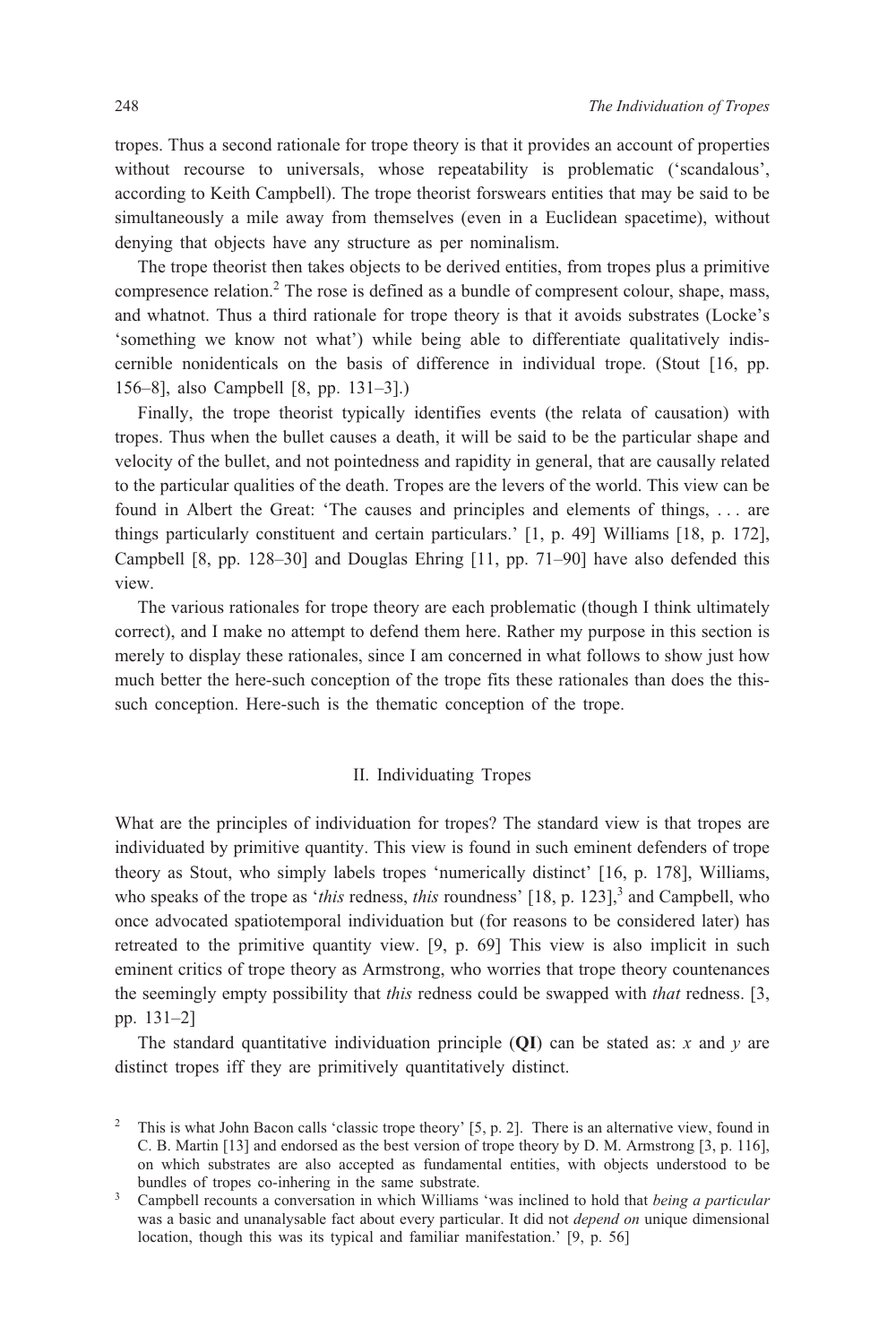#### *Jonathan Schaffer* 249

QI is to be contrasted to the spatiotemporal individuation principle (**SI**), which can be stated as: *x* and *y* are distinct tropes iff they are either not exactly resembling, or at distant locations (Distance(x,y) $>0$ ).<sup>4</sup>

I say that QI is the standard view but actually one is hard pressed to find any explicit statement at all on trope individuation (to my knowledge only Campbell has explicitly addressed the issue).<sup>5</sup> In fact, what one finds in virtually every presentation of trope theory is a gloss of the trope as the quality *of a particular object* (much as I started by talking about the redness of a particular rose). But this is seriously misleading, since the trope theorist thinks of objects as entities derived from tropes. Obviously the individuation principles of tropes must not depend on objects in any way.<sup>6</sup>

QI, however, is ill-suited to the rationale of trope theory and independently objectionable. First, the primitive quantitative identity of the trope is epistemologically problematic, in that one cannot perceive these quantities. Thus QI is ill-suited to the first rationale of trope theory stated above, which is that tropes are supposed to be the immediate objects of perception.

Contrast QI with SI. It would seem that what one immediately perceives, to take the case of vision, is particular qualities arrayed in a visual field. Thus spatiotemporal relations are perceivable whereas quantitative identities are not. You can see whether it is *here* or *there*, but not whether it is *this* or *that*.

A second rationale for trope theory is the avoidance of repeatable entities, but it is to say the least nonobvious whether QI succeeds in this regard. What principle determines that the primitive redness of the rose is *this* and of the sunset *that*, rather than both being one and the same *this* (a scattered individual)? Moreover, if such quantitative identities extend through time then it would seem that repeatability is possible in looping spacetimes.<sup>7</sup> Suppose, as many philosophers have thought conceivable, and as Kurt Gödel proved consistent with general relativity, that a time traveller may view her younger self at  $t<sub>0</sub>$ . Then at  $t<sub>0</sub>$  there will be one and the same time traveller at a distance from herself, and presumably one and the same tropes that constitute her in the very situation that the trope theorist criticised the theory of universals for countenancing.

SI, in contrast, succeeds in avoiding repeatable entities. The redness of the rose is distinguished from the redness of the sunset by location, as is the curiosity of the younger and older time traveller at  $t_0$ . The real concern with repeatability, as can be seen in the complaint that nothing can be a mile away from itself, is a concern with the coherence of multiple location. Thus individuation by location is just the right solution.

<sup>&</sup>lt;sup>4</sup> The added 'not exactly resembling' disjunct serves to allow that, for instance, colour and shape tropes are compresent.

<sup>&</sup>lt;sup>5</sup> Bacon explicitly avoids the issue by suggesting vague and intuitive trope individuation, while claiming that trope individuation is at least intuitively more manageable than universal individuation [5, p. 3]. Since SI is both a precise principle of trope individuation and (unlike QI) unavailable for universals (which are by definition repeatable), SI would render Bacon's complaint against universals far more forceful.

 $6$  The trope theorist who also accepts substrates (see note 2) may use these to individuate tropes: *x* and *y* are distinct tropes iff they are either not exactly resembling, or inhering in distinct substrates. All the criticisms of QI apply here too (the substrate being itself just a bare thisness).

<sup>7</sup> I owe this point to Adam Wager.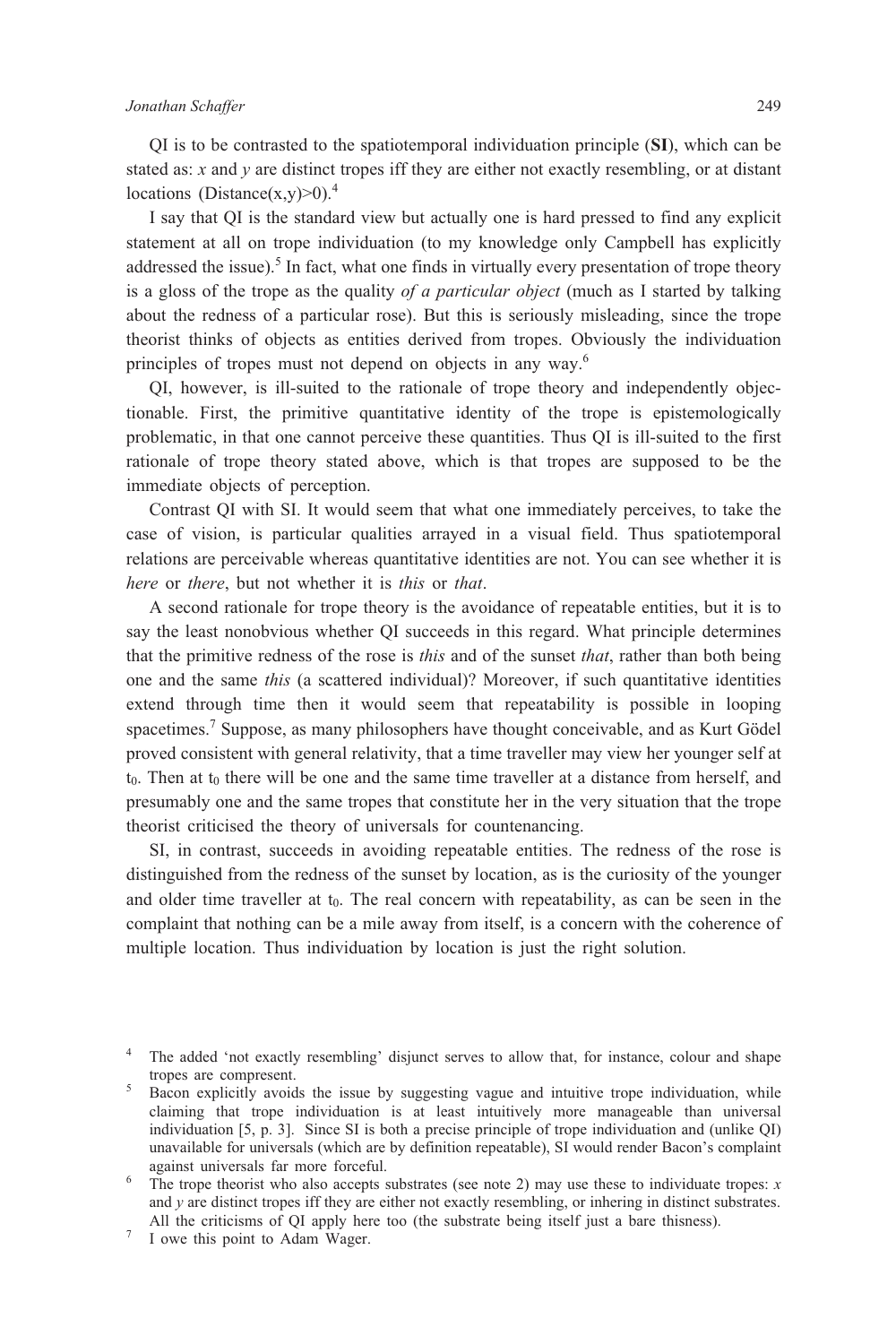A third rationale for trope theory is to avoid substrates while being able to differentiate qualitatively indiscernible nonidenticals on the basis of difference in individual trope, by defining objects as bundles of compresent tropes. Here the spatiotemporal relations (which determine the compresences) do all the work, and the quantitative identities do none. So on this rationale the trope theorist is already independently committed to invoking distance relations but not to invoking primitive thisnesses. Thus SI streamlines the ideology of the theory.

The fourth rationale for trope theory is to identify the relata of causation, and here once again it seems (as a glance at Newtonian laws suggests) that the causal efficacy of the trope is due to its nature together with its distance relations with other tropes, not to its quantitative identity.

Moreover, trope theory has come under fire from D. M. Armstrong for countenancing two seemingly empty possibilities: *swapping* and *piling*. According to the swapping objection, trope theory countenances the seemingly empty possibility that *this* redness of one rose and *that* exactly resembling redness of another could be swapped. Trope theory with QI rules that the result of the swap is an ontologically distinct situation.<sup>8</sup> But this 'possibility' seems empty because the swap changes nothing in the empirical or causal situation (in this regard swapping seems to be a manifestation of the epistemic inaccessibility and causal inefficacy of the primitive quantitative identity). The difference seems purely verbal.

It might be thought that SI precludes swapping immediately (Campbell [9, p. 71]). If we have redness *here* and *there*, then a 'swap' yields just redness *here* and *there* again, which is not a distinct situation. I think this is essentially correct but not so immediate.

We must distinguish between inter- and intra-world principles of individuation. The view recommended here is a view of *intra*-world individuation: within a given world, no two exactly resembling tropes are at zero distance. *This entails nothing yet as to whether tropes at different worlds are the same or different*. In fact, on certain conceptions of possible worlds such as David Lewis's, possible worlds are necessarily spatiotemporally disconnected, so that no two tropes at different worlds could possibly be in any distance relations at all strictly speaking (though analogous location is possible).

So for now all that can be said is that while SI does not obviously allow swapping, it does not obviously preclude swapping either. I will return to this issue in the next section.

According to the piling objection, trope theory countenances the seemingly empty possibility that our rose is both *this* red and *that* red. As Armstrong says:

[I]t seems clear that the very same particular cannot instantiate a property more than once. To say that a is F *and* that a if F is simply to say that a is F. Given the Identity view of properties, this is immediately explicable. For a Particularist, however, an ordinary concrete particular is a collection of Stoutian particulars. Why should not this collection contain two Stoutian particulars which resemble exactly? [2, p. 86]

Martin suggests that substrates preclude swapping, so long as we posit the redness of the rose as necessarily inhering in *that* substrate ('nontransferable'). But this not only requires the positing of a new brute necessity, it also fails to preclude swapping provided that the substrate is thrown into the swap. And substrates (which are just as inaccessible and inefficacious as trope thisnesses) generate additional swapping problems of their own: all substrates are swappable.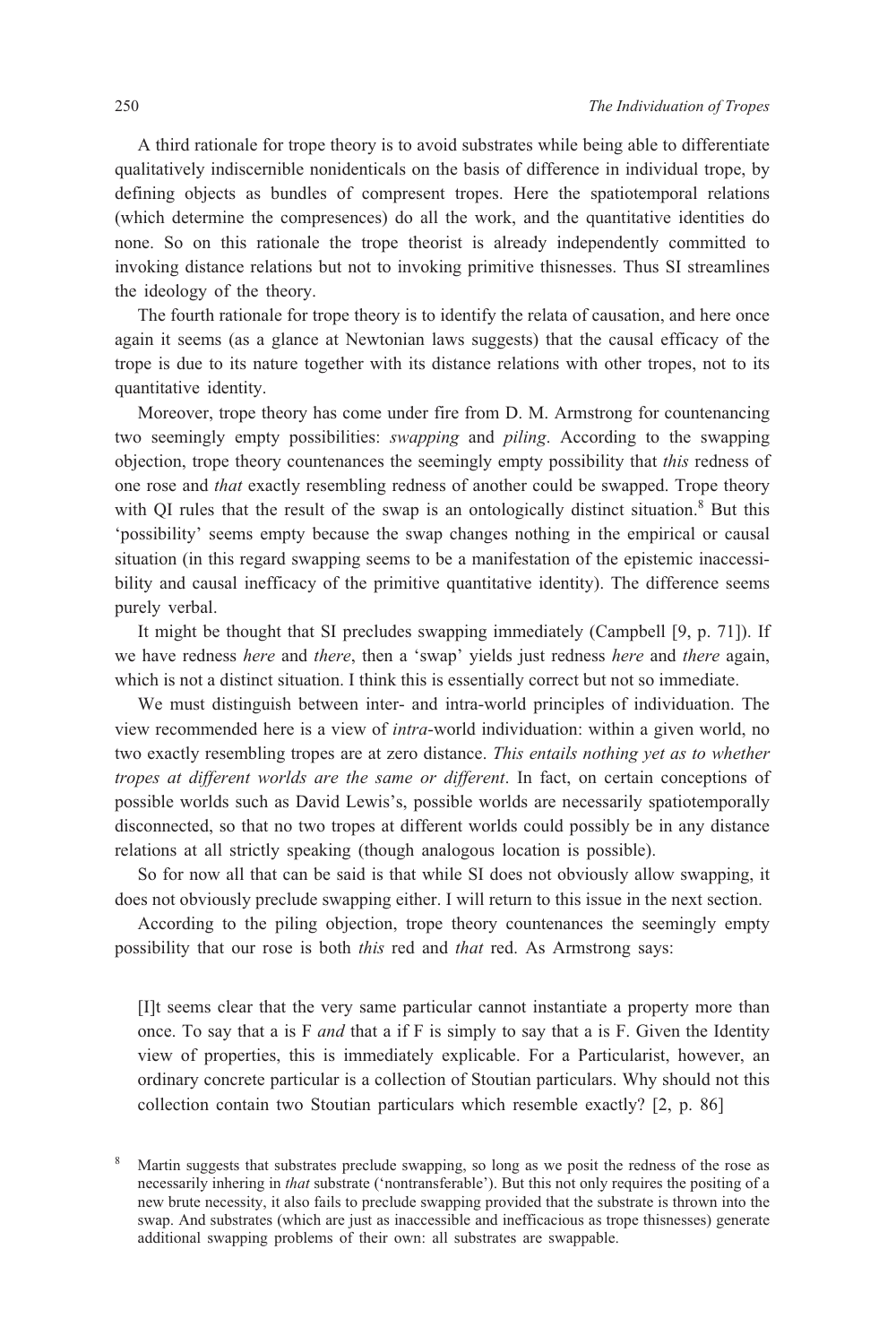Peter Simons seems to agree that piling must be excluded, in asking, 'What is to stop several tropes of the same kind, e.g. rednesses, from being compresent in one bundle?' [15, p. 558]

Here SI furnishes an immediate reply. A 'pile' of rednesses is just a redness here and a redness also-here, which are now seen to be identified. SI flattens the pile.

I will return to piling later as well, because critics of SI such as Chris Daly claim that piling is a genuine possibility. For now suffice to say that the critic of tropes cannot have it both ways! I concur with Armstrong and Simons that piling is an empty possibility, and so I consider the flattening of piles a further success for SI over QI.

Thus I conclude that the thisness of the such serves to individuate the such, but in a way that undermines much of the hope of trope theory, contributes nothing further to its gains, and raises independent difficulties. The hereness of the such also serves to individuate the such, while furthering the gains of the theory and resolving what have seemed to many to be significant objections. In this regard when one considers the structure and rationale of trope theory, it becomes clear that hereness is the thematic way to individuate the trope.

## III. Objections to Spatiotemporal Individuation

There are four main objections to SI. First, there is the worry that SI requires a problematically substantival spacetime. Second, there is the objection that nonspatiotemporal tropes are real possibilities (this being the objection that changed Campbell's mind). Third, there is the objection (*sliding*) that the redness of the rose could have been *there* rather than *here* had the wind blown differently. Fourth, there is the inverse of the piling objection solved above, where piles are now insisted on as genuine possibilities.

In regard to the first objection, I reply that distance *relations* do all the work in the theory, so that no problematically substantival conception of spacetime is required:<sup>9</sup> no two exactly resembling tropes are at zero distance from each other. The distance relations are sufficient for individuation and for bundling, and may well be what are immediately perceived and what are causally efficacious. Nor should the trope theorist have any objection to primitive distance relations, since (at least for the bundle theorist) he or she already accepts a primitive compresence relation.

Turning to the second objection that nonspatiotemporal tropes are possible, I reply that I am not convinced that this is a genuine possibility.10 Here I follow Armstrong in endorsing *naturalism*, the thesis that the world is the spacetime system (which for Armstrong makes naturalism true at all possible worlds since his possible worlds are just scrambles of actual spatiotemporal entities). Campbell, who takes the possibility of nonspatiotemporal tropes as *the* devastating objection to SI, considers naturalism a 'dialectically impossibly weak position' against the advocates of angels and their ilk. [9, p. 54] But those of us who favour naturalism are not, as Campbell is supposing, arguing

<sup>&</sup>lt;sup>9</sup> Of course SI is consistent with a substantival view of spacetime. My point here is that SI does not *require* substantival spacetime.

<sup>&</sup>lt;sup>10</sup> In fairness I must note that, at least for Williams, one of the rationales of trope theory is to provide a Hume-style bundle account of the soul. [18, p. 18] It is not clear whether Williams thinks of souls as in spacetime or not.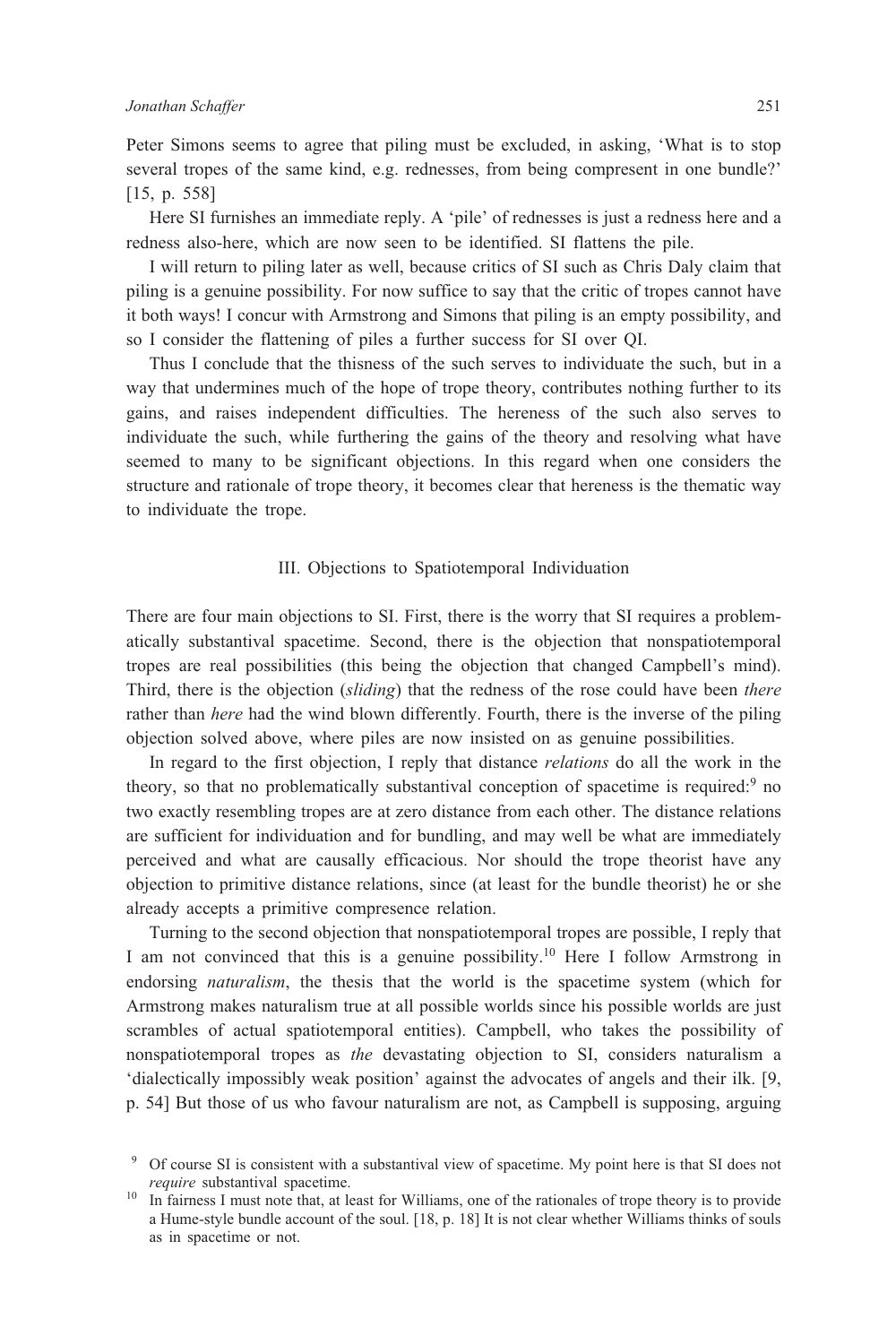for naturalism on the basis of an ontology of spatiotemporally individuated tropes alone (that argument may well be impossibly weak). Naturalism is a plausible doctrine in its own right, and its plausibility generates additional dialectical leverage. In fact one of the standard objections to possible non-natural entities concerns their individuation: what would differentiate my 'disembodied soul' from yours?

Further, the advocate of SI has the option of being more tolerant of such entities, by following a suggestion due to Campbell himself:

[T]o the extent that there can be non-spatial particulars, to that extent there must be some analogue of the locational order of space. And in that case, there will be an analogue of location to serve as the principle of individuation for non-spatial abstract particulars. [8, p. 136]

Campbell came to renounce this idea as merely formal:

But the orders angels might fall into, of the intensity of their powers, [etc.] . . . while formally they may do the job of providing for each a unique and particularizing 'location', seem somehow too extrinsic to carry conviction as what sets each angel apart from all others. [9, p. 56]

Here my naturalistic scruples are pushed to the limit and I must confess to not caring about whether the number of angels dancing on the heads of nonspatiotemporal pins has been counted over-formally or not. Here I share the attitude of Lewis, who, subject to a similar objection on the basis of his spatiotemporal unity conditions for worlds, retorts:

I am not sure why I need to defend the possibility of spirit tales—after all, people have been known to accept impossible theories, as witness naïve set theory—but in fact I think I give them at least as much room in logical space as they deserve. [12, p. 73]

As I see the dialectical situation at this point, the options are: trope theory plus SI plus a tolerant naturalism that countenances nonspatiotemporal entities by spacetime analogues, versus trope theory plus QI. The package with SI trades in an additional primitive that is epistemically inaccessible, causally inefficacious, swappable and pileable, for a perhaps overformal numbering of angels. I submit that Campbell, otherwise so excellent an advocate of tropes, came to make the wrong choice here.

In regard to the third objection that the redness of the rose could have been *there* rather than *here*, I reply that this objection confuses inter- and intra-world principles of individuation. The view in question entails only that, at any given world, no two exactly resembling tropes share the same location. This entails nothing as to whether tropes at different worlds are the same or different.

I suggest that the thematic way for the advocate of SI to address 'transworld identity' is with Lewis's counterpart theory, on which tropes at different worlds are always strictly nonidentical, but may nevertheless be considered 'the same' (in Butler's 'loose and popular' sense) in virtue of certain similarities.

The relevant aspects of similarity for the trope theorist ought to be some combination of his or her fundamental relations of resemblance and distance. (Perhaps resemblance has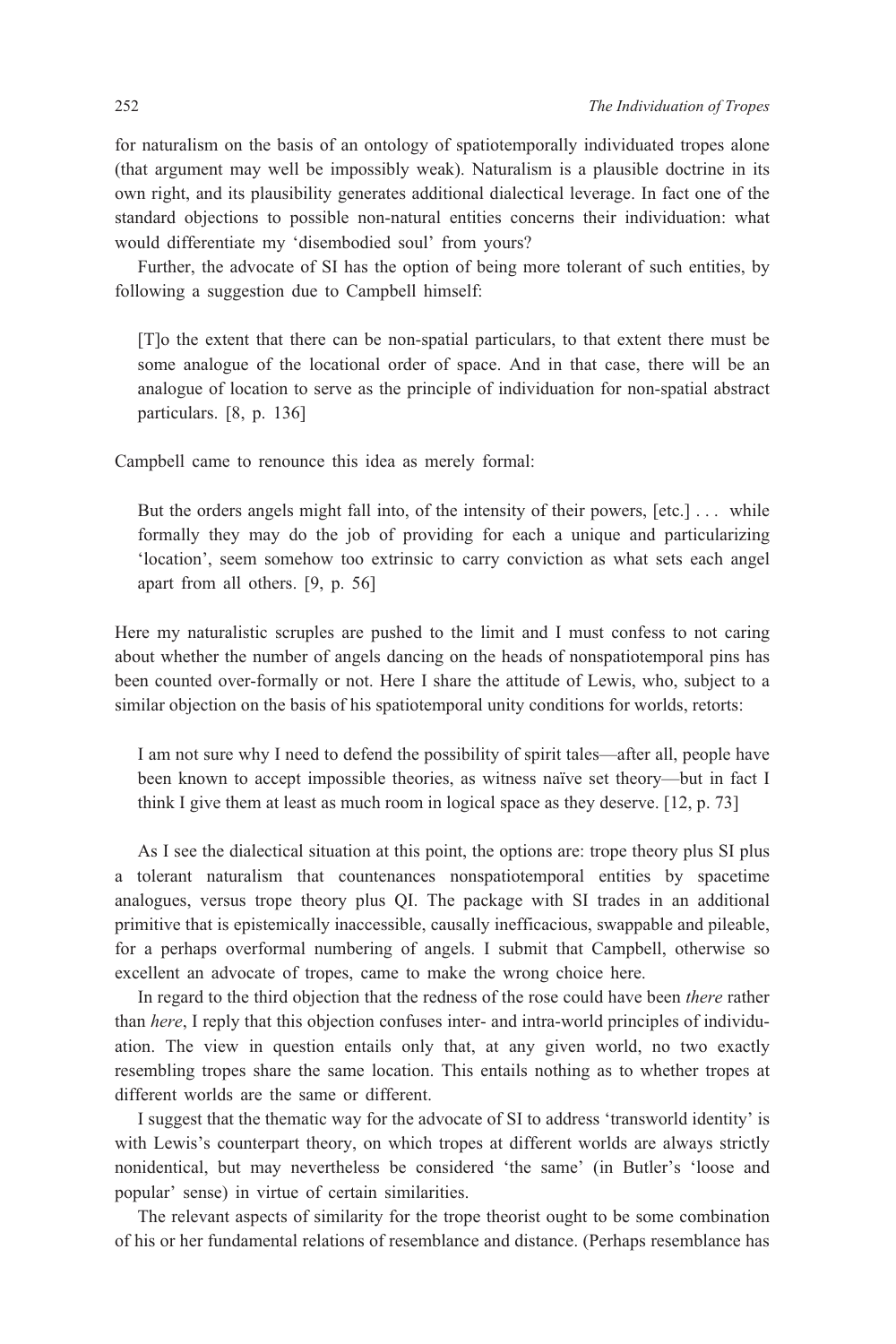#### *Jonathan Schaffer* 253

both an inter- and intra-world component, but distance will have to be purely intraworld.) On the counterfactual supposition of a shift in wind, what results is a redness exactly like the actual one, which is in perfectly isomorphic resemblance relations to its worldmates as the actual one is to its worldmates, with just a slight difference in distance with respect to, e.g., the roundness of the moon. Surely this resulting redness will be the runaway winner of the counterpart-of-the-actual-redness contest. Thus counterpart theory allows for sliding, because the nearest relative of the redness of the rose which is *here* at our world, is the redness of a rose which is *there* at the wind-shifted world(s) in question.

But, to return now to the issue of swapping, counterpart theory disallows swapping, because the nearest relative of the redness of the rose which is *here* at our world would be the redness still *here* 'post-swap'. The redness which would be here has exactly the same inter- and intraworld resemblance relations as the redness which actually is here, and the same distance relations, and hence it is a better counterpart than the redness which would be *there*.

Thus SI, coupled with counterpart theory, succeeds in striking the delicate balance of allowing sliding while disallowing swapping.

The final and to my mind most important objection that piling (shown in the previous section impossible on SI) represents a genuine possibility is expressed by Chris Daly:

[W]e cannot say that a given trope is the one it is because it occupies a certain spacetime location. More than one trope can occupy the same spatio-temporal location, and it even seems possible for a pair of exactly resembling tropes to occupy the same spatio-temporal location. [10, p. 155]

As such this objection strikes me as merely question-begging. No independent considerations have been given yet for thinking that two exactly resembling tropes can occupy the same location, so I reply that if one thinks of tropes thematically it seems impossible.

Compare the alleged intuition that piling is possible with the reasons Armstrong offers (as a criticism of trope theory!) for denying piling. Here is our rose, which is to be regarded as a bundle of compresent tropes. Suppose the piling of exact rednesses is possible. Then it seems that we have countenanced an infinity of empty possibilities, corresponding to the possible heights of the piles, which (just like swapping) change nothing in the empirical or causal situation.

If there are theoretical benefits to countenancing piles, Daly's intuition of their possibility might be worth clinging to, but otherwise I say this is a case where intuitions are at best divided, and where the theoretical benefits of disallowing piles are clear: not only is SI allowed, but infinitely many empty possibilities are excluded.

But perhaps there is some theoretical reason to countenance piles. Armstrong (ironically enough!) suggests one reason in discussing *purely intensive differences* in properties. Suppose that two point-particles could differ in mass. Armstrong notes that his own view of the determinate/determinable relation as derived from partial identities between determinates goes awry in such a case, since these different masses are determinates of massiveness, but not in any obvious way partially identical. (His surprising response is 'I take courage and declare that this metaphysic has no place for such quantities.' [4, p. 64]) Armstrong then suggests an alternative trope-pile analysis: '[O]ne might explain a difference of mass in different point-particles by saying that the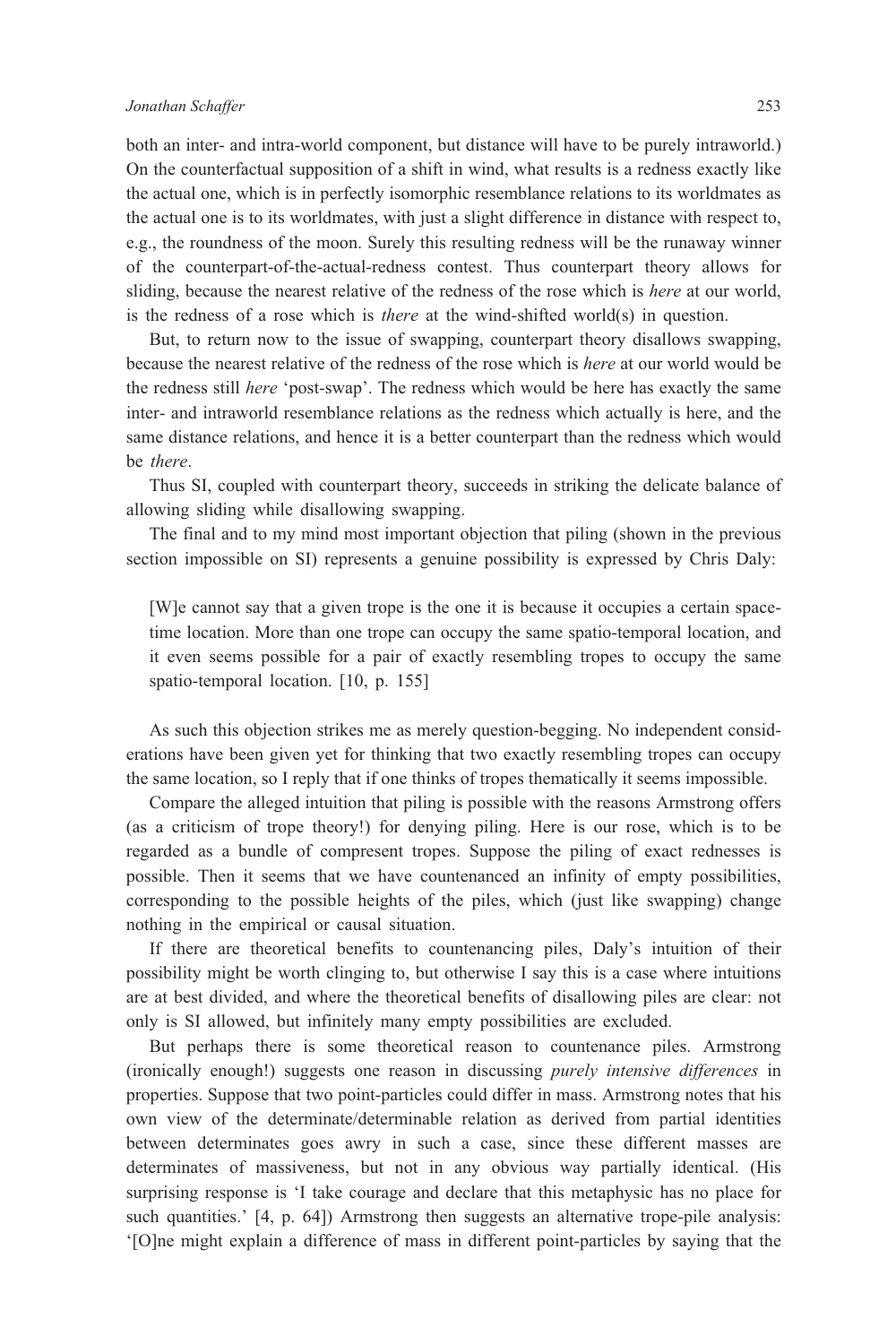particles in question contained a different number of unit-mass particulars "piled on top of one another".'  $[4, p. 65]$ <sup>11</sup> So now, at last, we have found some theoretical reason to allow piles. How good is it?

The first reply that is open to the advocate of SI is simply to follow Armstrong in denying that purely intensive differences are possible. I confess that this strikes me as highly implausible.

A second reply is that the trope-pile analysis of purely intensive differences just does not work anyway. Consider an object whose 5g mass is now to be analysed as a five-high pile of 1g masses. On any plausible theory of predication,<sup>12</sup> since the object has a 1g mass, it follows that it can be truly said that 'the object is 1g' (and  $2\times1g$ ,  $3\times1g$ ,  $4\times1g$ , and  $5\times1g$ ). But of course the object is 5g, not 1g. Perhaps one can complicate one's theory of predication somehow to disallow proper-pile-parts as predicates, but now the theoretical gain of allowing piling seems to have been dissipated in the newfound complications of predication.

I suggest as a third reply that the trope theorist has a much better account of purely intensive differences in any case, based on inexact resemblances rather than pilings. Here is my point-particle with mass x, and there is my point-particle with mass y  $(x \neq y)$ . The trope theorist should explain this in terms of each bundle of compresent tropes at their respective points having a particular massiveness that inexactly resembles the other. Perhaps the resemblance structure of all pairs of inexactly resembling massivenesses will form a structure partly isomorphic to the number line, in which case this purely intensive difference can be modelled numerically.

I think that if there is a real reason to countenance piles it is to model the behaviour of *bosons*. Physicists distinguish *fermions*, which obey Pauli's Exclusion Principle (no two fermions may occupy the same quantum state), from *bosons*, such as photons, which do not. So multiple indiscernible bosons can occupy the same place at the same time, and so the piling of bosonic tropes seems to be not just a conceptual possibility, but an empirical reality.<sup>13</sup>

A 'two-high pile' of bosons is empirically distinguishable from a single boson, as are piles of  $m$  and  $n$  bosons, for  $m \neq n$ , because the wave-functions involved superpose (in the terminology of note 11, piles of bosons are not stacks but pyramids). What should the trope theorist say about 'boson piles'?

- <sup>11</sup> When Armstrong dismisses the possibility of the rose having a pile of exactly resembling rednesses, he is supposing that the rose with many rednesses is indiscernible from the rose with one, rather than supposing that the rose with many will appear to possess, e.g., a shade of red many times as saturated as the rose with one. But when Armstrong considers the possibility of the pointparticle having a pile of exactly resembling massivenesses, he is supposing that the particle with many massivenesses will be many times as massive as the particle with one, rather than supposing these indiscernible. Call the first type of alleged pile, whose multiplicity is hidden, a *stack*, and the second type of alleged pile, whose multiplicity is discernible, a *pyramid* (viewed from above, only the top of a stack is visible, but the entire surface of a pyramid is). The advocate of spatiotemporal individuation looks to get the right result in excluding stacks, but needs some alternative nonpyramidal understanding of purely intensive differences.
- <sup>12</sup> Williams suggests an elegant trope theoretic account of predication: a is F iff the bundle of compresent tropes in a and the set of exactly resembling tropes in F overlap.
- <sup>13</sup> In the ensuing discussion I am indebted to Frank Arntzenius and Tim Maudlin.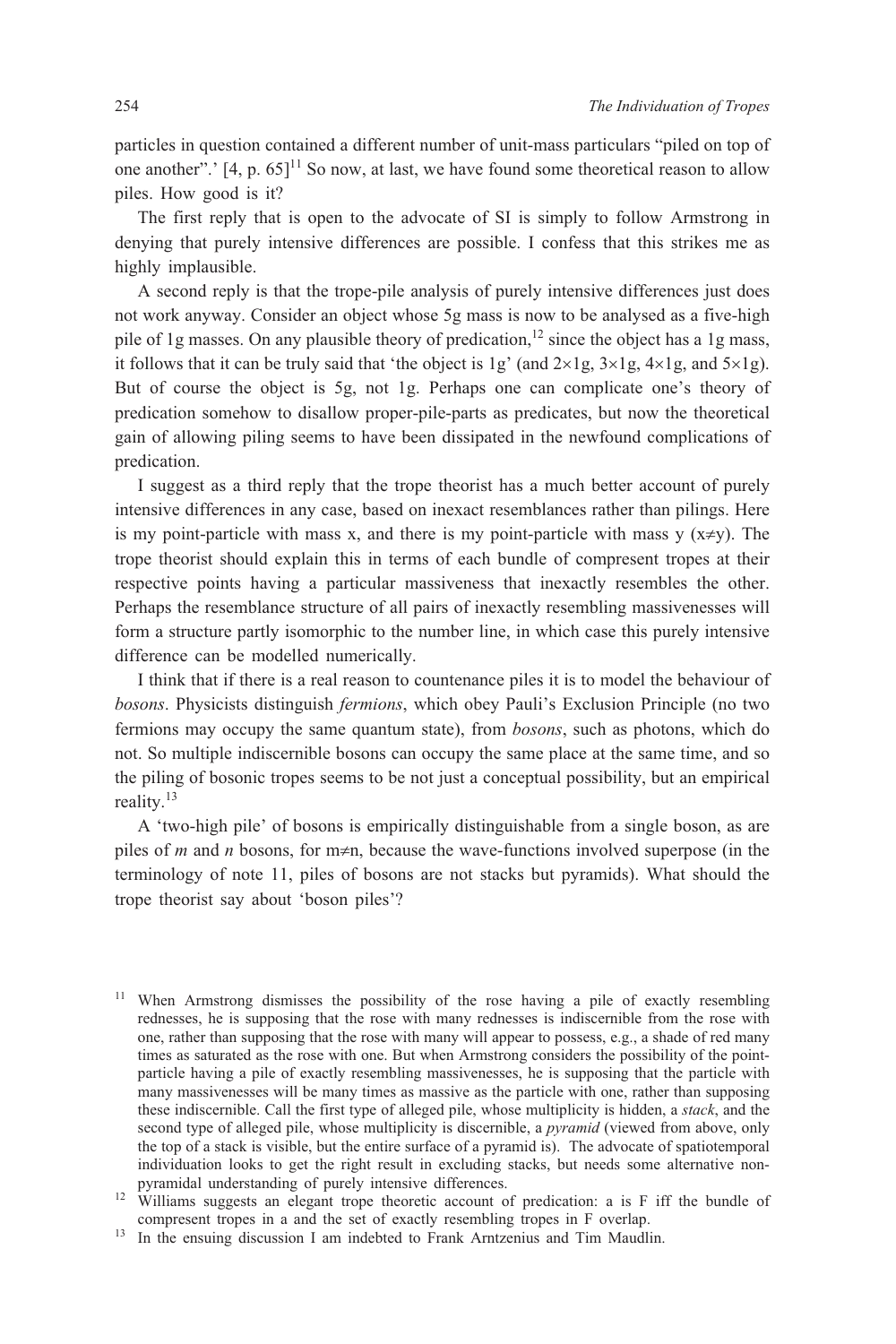#### *Jonathan Schaffer* 255

To begin with, QI is no improvement, since (with objects taken as compresent bundles) the trope theorist who individuates quantitatively sees one big compresent bundle with double the usual tropes: one 'superboson' rather than two bosons. The trope theorist might complicate his or her theory of objects to take them to have certain 'completion principles' and claim to see two complete bundles compresent, but it is to say the least nonobvious what these completion principles are, and what status these principles could have other than new brute necessities. And even if these questions could be answered, the question would still remain as to which completion comprises a boson: the point contains *this* charge and *that* charge, and *one* spin and *another* spin, etc., but is one of the bosons completed by *this* charge and *the one* spin, or *this* charge and *the other* spin?14 So there seems no gain in retreating here.

I suggest that the trope theorist apply the account of purely intensive differences sketched above to the 'boson pile'. What I am suggesting is that the trope theorist take the single superposed wave function, rather than the 'pile of particles', to be the real object in question.<sup>15</sup> This single wave function is then understood as a bundle of suchnesses (one for each dimension of its configuration space). Like the quantity of mass discussed above, the quantity of particles is to be understood in terms of systematic inexact resemblances between waves.

The idea that the wave function is the real object and the particle derivative is a wellrespected conception of the physics. It explains the otherwise puzzling Bose statistics. Suppose we have a 'two-boson pile' in one compartment, and open the door to a second compartment. What are the odds that both bosons will wind up in the second compartment? The intuitive answer (based on partitioning the state space into a 2-boson by 2-box grid and assuming indifference thereover) is 1/4. The physical answer is actually 1/3, and the wave representation explains this. The outcome is a standing vibrating wave, either with a hump in the left and right hand sides, or with a double-size hump on the left side only, or with a double-size hump on the right side only. Thus the statistics make sense.<sup>16</sup>

The wave view is then rendered explicit in quantum field theory, on which 'particle number' is treated merely as an operator, *a feature of the wave function*. This operator can even have non-whole number expectation values. As Teller concludes:

Now what happens when, as the particle theorist would like to say, one creation operator operates twice to create "two particles in the same state"? It is at least as good a description to say that the level of excitation of one of the field's oscillators has been increased by two units. [17, p. 317]

<sup>&</sup>lt;sup>14</sup> Substrate-based individuation is even worse here, because either there is one substrate present and so only one 'superboson', or there are multiple substrates compresent which contradicts the usual view that substrates exclude each other and so raises infinitely many empty possibilities of substrate stacks.

<sup>15</sup> Paul Teller, in discussing whether bosons refute Leibniz's Principle of the Identity of Indiscernibles, asks just the right question: 'Why say there are two waves composing the bump in the middle as opposed to two prior waves added together to get a partless whole?' [17, p. 311].

<sup>&</sup>lt;sup>16</sup> Michael Redhead and Paul Teller point out that, by taking non-symmetric vectors to represent meaningful though never physically actualised states, a particle-based approach can explain the statistics. They conclude, though, that this explanation is inferior since it postulates 'surplus structure' [14].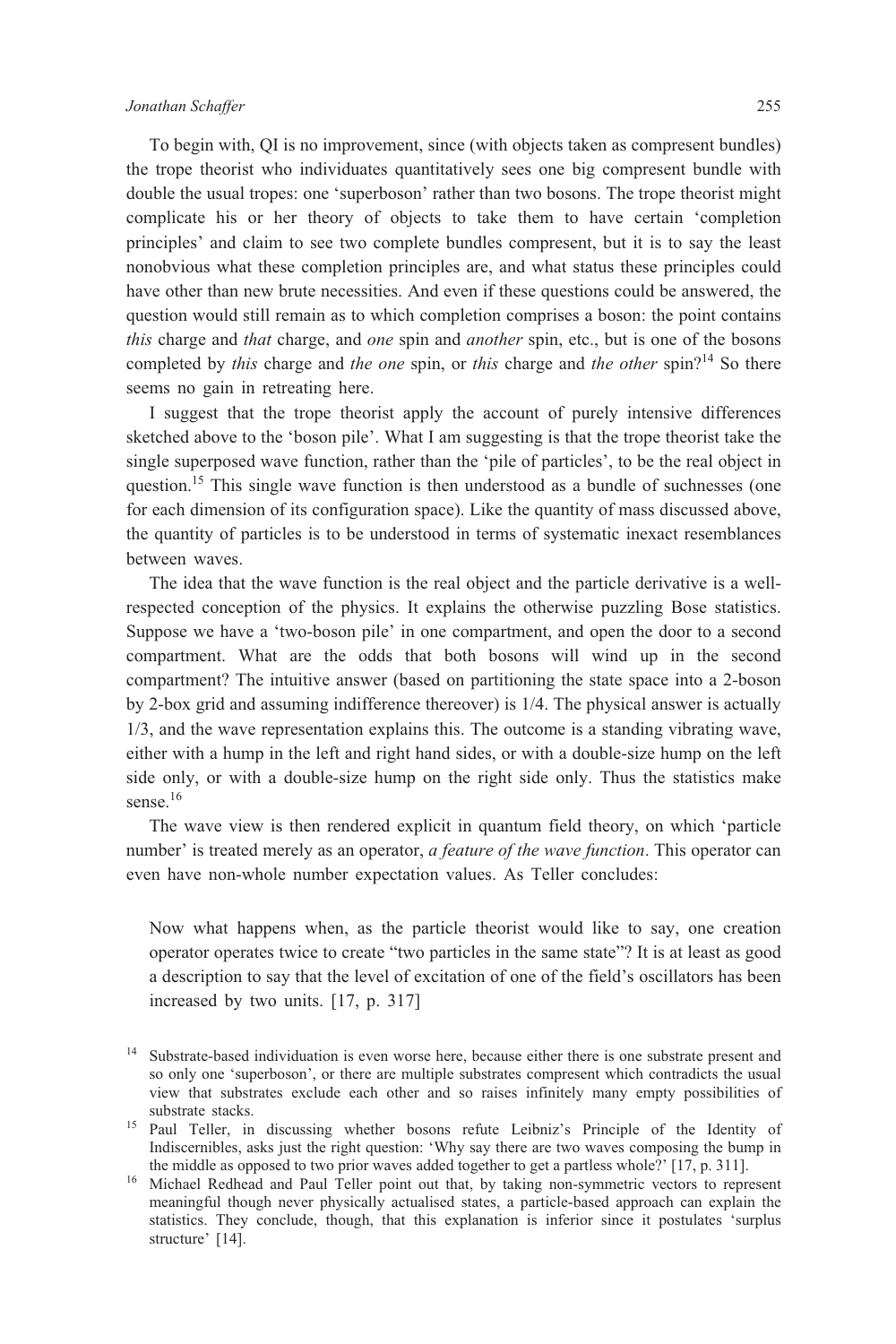Thus I maintain that the trope theorists has a much better account of 'boson piles' in any case, one which follows the contours of the thematic trope-based approach to purely intensive differences sketched above, one which SI suggests, and one which the statistics of bosons confirms.

But the wave view also brings with it a serious complication for SI. The wave function lives in configuration space rather than physical space, and the ontology of the wave function, its relation to physical space, and its relation to the relativistic conception of spacetime which SI so naturally fits remain deeply mysterious. So until we fathom these mysteries, I cannot say whether I think a trope theoretic treatment of quantum theory should individuate tropes by their locations in configuration space, by their probabilityspread over physical space, by their real and determinate locations in physical space, or whatnot. In any case it seems that the physics will furnish some SI principle or analogue thereof*, but it is not yet clear which exact principle it will be*.

Such an incomplete result should be expected from metaphysical inquiry. As Williams explains:

The most that can be done by a thesis in "first philosophy" like ours is to prepare the way for more concrete and synoptic inquiry. We are only beginning to philosophize till we turn from the bloodless proposition that things in any possible world must consist of tropes, to specific studies of the sorts of tropes of which the things in this world actually consist. [18, p. 192]

I conclude that 'here-such' is the thematic conception of the trope, far better suited to the structure and rationale of trope theory than the 'this-such' conception, but that exactly how to understand the 'hereness' involved turns out, somewhat surprisingly, to be an unsettled empirical question.

*University of Houston* Received: November 1999 Revised: March 2000

### **REFERENCES**

- 1. Albert the Great, 'On That Which is Intelligible Through Itself' (orig. 1255), reprinted in Richard Van Iten, ed., *The Problem of Universals* (New York: Meredith, 1970), pp. 48–55.
- 2. Armstrong, D. M., *Universals & Scientific Realism vol. 1: Nominalism and Realism* (Cambridge: Cambridge University Press, 1978).
- 3. Armstrong, D. M., *Universals: An Opinionated Introduction* (Colorado: Westview Press).
- 4. Armstrong, D. M., *A World of States of Affairs* (Cambridge: Cambridge University Press, 1997).
- 5. Bacon, John, *Universals and Property Instances: the Alphabet of Being* (Oxford: Blackwell, 1995).
- 6. Bacon, John, 'Tropes', *Stanford Encyclopedia of Philosophy* (copyright 1997) [\(http://plato.stanford.edu/entries/tropes/\)](http://plato.stanford.edu/entries/tropes/)
- 7. Boethius, 'Second Commentary on Porphyry's Isagoge' (orig. c. 515), reprinted in Paul Vincent Spade, ed., *Five Texts on the Mediaeval Problem of Universals* (Indianapolis: Hackett, 1994), pp. 20–25.
- 8. Campbell, Keith, 'The Metaphysic of Abstract Particulars' (orig. 1981), reprinted in D. H. Mellor and Alex Oliver, eds., *Properties* (New York: Oxford University Press, 1997), pp. 125–139.
- 9. Campbell, Keith, *Abstract Particulars* (Oxford: Blackwell, 1990).